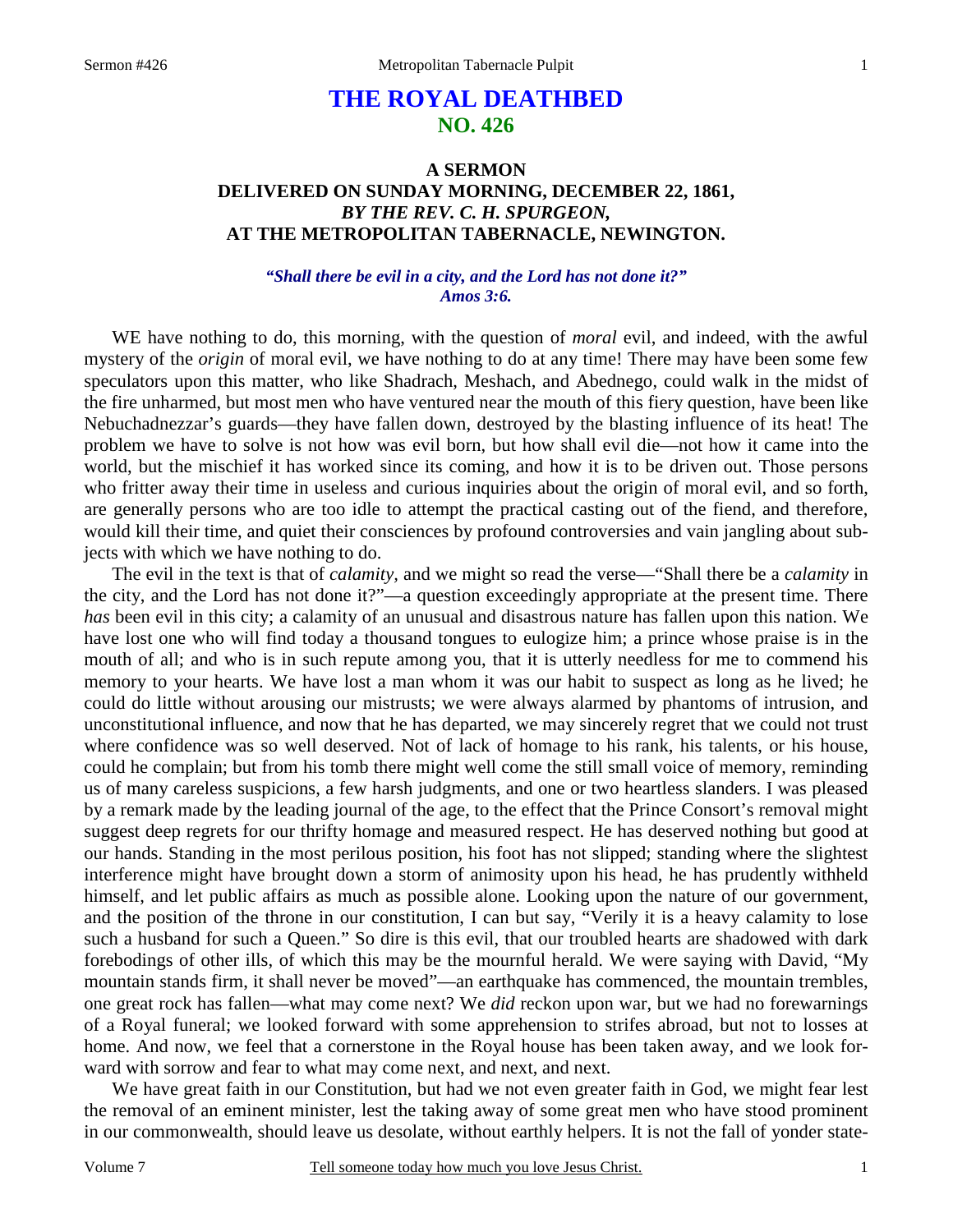ly column, which alone has caused us sadness; it is the prophetic finger pointing to other parts of the goodly pile, which has made us full of forebodings, of the time when, many a noble pillar must lie in the dust. Nor is this all, or the deepest sorrow. We feel this to be an evil upon the city, because of the taking away of a parent from his children, and such children, too—princes, princes whom no man may venture to instruct as could a father, princes into whose ears wise counsels will scarcely enter, save through a father's voice, princes and princesses who needed to have his prudent counsel to steer them through the various trials of their minority, and to cheer them when they should come into the battles of life. He is taken away, who in concert with the Queen, has so well trained them, and what his loss may be to their future characters, only time shall reveal. More than this—and here we touch the most tender string and come nearest to the heart of the evil—Her Majesty has lost her beloved husband, her only equal friend, her only confidant, her only counselor in her private cares. Except for her children, she has lost all at a blow, and she is this day more widowed than the poorest widow in the land! The bereaved wife of the peasant is too often afflicted by the grasp of chill penury, but she has some equals and friends who prevent the colder hand of regal isolation from freezing the very soul. In our tenderly beloved sovereign we see Majesty in misery, and what if I say we behold the empress of sorrow? Just as the mountain peaks, the first to catch the sunbeams of summer, are the most terribly exposed to the pitiless blasts of winter, so the elevation of sovereignty with all its advantages in prosperity, involves the maximum of sorrow in the hour of tribulation. What rational man among us would be willing to assume imperial cares in ordinary times, but what must they be now, when household bereavement wrings the heart, and there is no more an affectionate husband to bear his portion of the burden?

Brothers and sisters, we can only sympathize, but we cannot console. Ordinary cases are often within reach of compassion, but the proper reverence due to the highest authority in the land, renders it impossible for the dearest friend to use that familiarity which is the very life of comfort. This is a calamity indeed! O Lord, the Comforter of all those, whose hearts are bowed down, sustain and console our weeping monarch! Would that Robert Hall, or Chalmers, could arise from the grave, to depict this sorrow! As for me, my lips are so unaccustomed to courtly phrases, and I understand so little of those depths of sorrow, that I am not tutored and prepared, to speak on such a subject as this. I do but stammer and blunder, where there is room for golden utterance and eloquent discourse. God of heaven, You know that there beats nowhere a heart that feels more tenderly than ours, or an eye that can weep more sincerely for the sorrow of that Royal Lady, who is thus left alone. Alas, for the Prince who has fallen upon the high places! From the council chamber he is removed; from the abode of all the graces he is taken away; from the home of loveliness, from the throne of honor, he is gone; and it is an evil—such an evil as has never befallen this nation in the lifetime of any one of us—such an evil, that there is but one death—and may that be far removed—which could cause greater sorrow in the land!

But now, our text lifts up its voice, and demands to be heard, since it is a question from the lips of the Eternal God. "Shall there be evil in a city, and the Lord has not done it?"

There are two things upon which we will speak this morning. First, *God has done it;* secondly, *God has done it with a design.* Let us endeavor to find, if we can, what that design is.

**I.** First then, there is an evil in the city; but GOD HAS DONE IT.

There was considerable curiosity to inquire into the *second* cause of this evil. From where did the fever come? We could not suppose it to be bred, as the fever frequently is, in our courts and alleys—in the plague-nest where filth provided it with all its food, until it was hatched to pestilence. What were its earliest symptoms, what its growth, and how was it, that it baffled the physician's skill? We may lay aside these inquiries, to look apart and away from the second cause, to the first great cause who has done all. "The Lord has done it." He gave the breath, and He has taken it away; He molded the manly form, and He has laid it prostrate in the dust; He has sent the man, and He has said, "Return to the dust from where you were taken!" I call to remembrance the notions which have spread throughout this world, and which are still living in our age—the notions which seek to banish God, and make Him a stranger in the midst of His own works! God must have done this thing, or else we are driven to some other alternative. How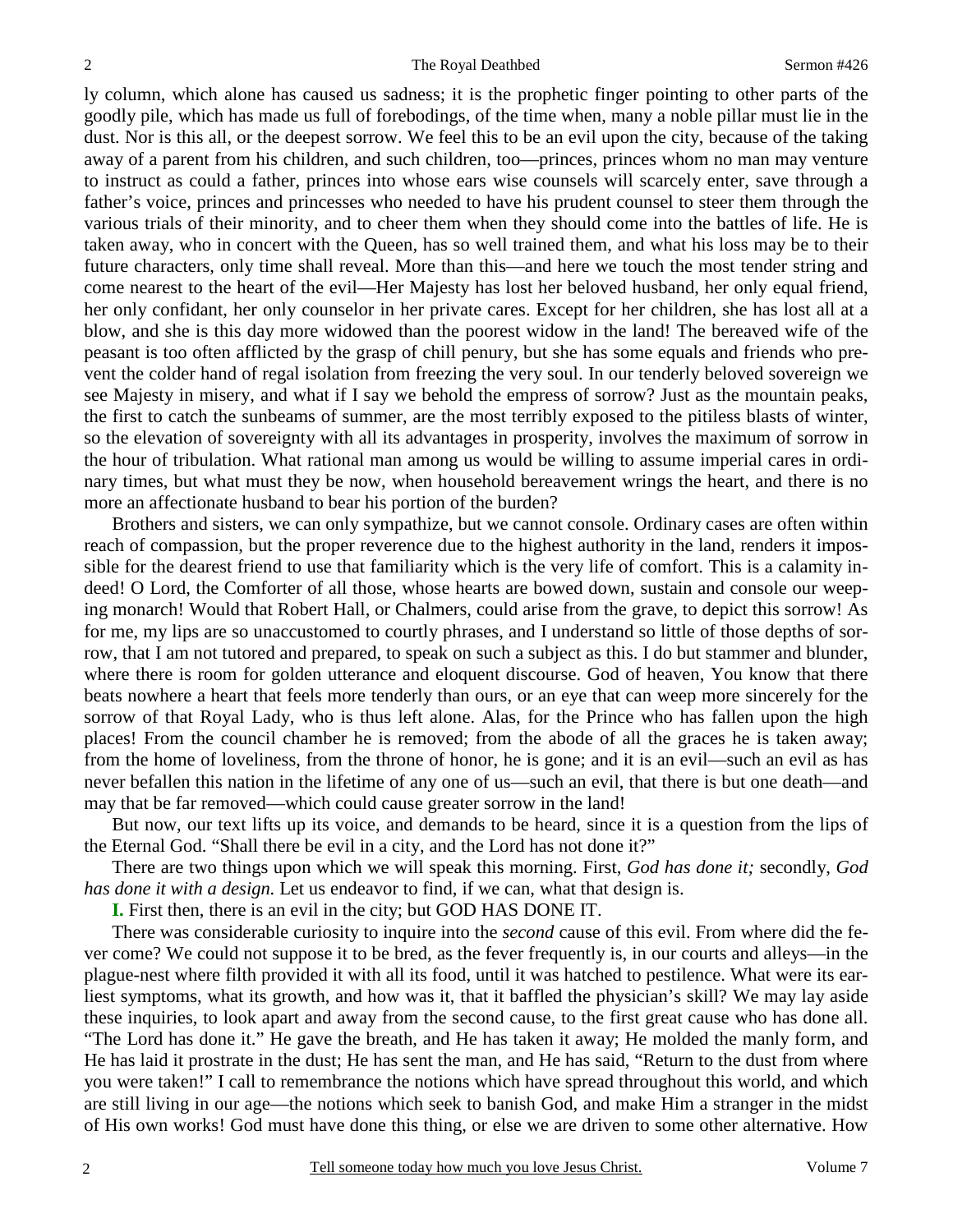3

came this calamity about? Shall we suppose it to be by chance? There are still some found foolish enough to believe that events happen without divine predestination, and that different calamities transpire without the overruling hand, or the direct agency of God. Alas, for you and for me, if chance had done it. Ah, what were we, brothers and sisters, if we were left to chance! We would be like poor mariners, put out to sea in an unsafe vessel, without a chart and without a helm; we would know nothing of the port to which we might ultimately come; we would only feel that we were now the sport of the winds, the captives of the tempest, and might soon be the victims of the all-devouring deep! Alas, poor orphans were we all, if we were left to chance. No father's care to watch over us, but left to the fickleness and fallibility of mortal things! What were all that we see about us, but a great sandstorm in the midst of a desert, blinding our eyes, preventing us from ever hoping to see the end through the darkness of the beginning? We would be travelers in a pathless waste, where there were no roads to direct us travelers who might be overturned and overwhelmed at any moment, and our bleached bones left the victims of the tempest, unknown, or forgotten of all. Thank God it is not so with us. Chance exists only in the heart of fools! We believe that everything which happens to us is ordered by the wise and tender will of Him who is our Father and our Friend; we see order in the midst of confusion; we see purposes accomplished where others discern fruitless wastes; we believe that, "He has His way in the whirlwind and in the storm, and the clouds are the dust of His feet."

Some, on the other hand, run to another extreme, still forgetting their God. They deny the thought of chance, but they bend to the idea of fate. Some predestinarians without a God are as far astray in their ideas, as those who believe in chance without a God! For what is the "fate" of some men? It reminds me of one of those huge machines employed in the lead mines, where two wheels are always revolving, and breaking the stones quarried from the pit. The stones at first lie at a distance, but they are continually moving nearer and nearer to the all-devouring mouth of the great wheels, and at last they are crushed and ground. Such is fate in the minds of some men. Or to use another figure—it is like the great car of Juggernaut, dragged along by irresistible power. On it comes, crushing, mangling, and flattening beneath its wheels, the bleeding bodies lying in the way. From this horrid car of fate, none can get away; none even attempt to escape. They are bound hand and foot, and laid down in its pathway, and when the time comes, the wheels will grind the poor wretches to powder! Well, I thank God, that while I believe in predestination, I know the difference between that and fate! Fate is predestination blind, demented, brainless, wandering about, achieving wondrous things without a purpose, overturning mountains, plucking up cedars by the roots, scattering firebrands, hurling deaths about, but all without an end. Such is fate—it is, because it must be—events occur, because they shall be. But predestination is a glorious thing. With many eyes it looks to the interests of God and His creatures, too, and although it says the thing must be, yet it must be because it is wise, and right, and just, and kind, that it should be! And though we may think that it comes to the same in the end, yet to our hearts the differences are as wide as the poles asunder. Believe not in fate, but believe in God! Say not, it was the man's destiny, but say, it is God's will! Say not, a cruel and irresistible fate has snatched him away, but say, a tender hand, finding that the due time was come, has taken him from evil to come!

These two suppositions being disposed of, there remains another. "Is there evil in a city, and the Lord has not done it?" If neither a foolish chance nor an unconscious fate has done it; perhaps the spirit of evil may have inflicted it. Perhaps Satan may bring evils upon us; perhaps *he* may drag down men to their graves; perhaps *he* may cut the thread of life; perhaps *he* is the evil genius of the world, and the keeper of the gates of death! Brothers and sisters, we must get rid of the thought at once from our minds! Be gone far hence, foul King of Errors! You are the prince of the air, but you are not king of kings; nor are you now the king of death; the keys swing not at your belt; not from your black lips can come the summons, "Prepare to meet your doom." Not with your foul fingers are we plucked from our houses and from our thrones; not through your cruelty are we given up to an ill and black day! Your despotic and tyrannical mind has no power to lord it over us! No, Jesus, You have vanquished Satan; You have delivered us from the very fear of death, because You have destroyed him that had the power of death, that is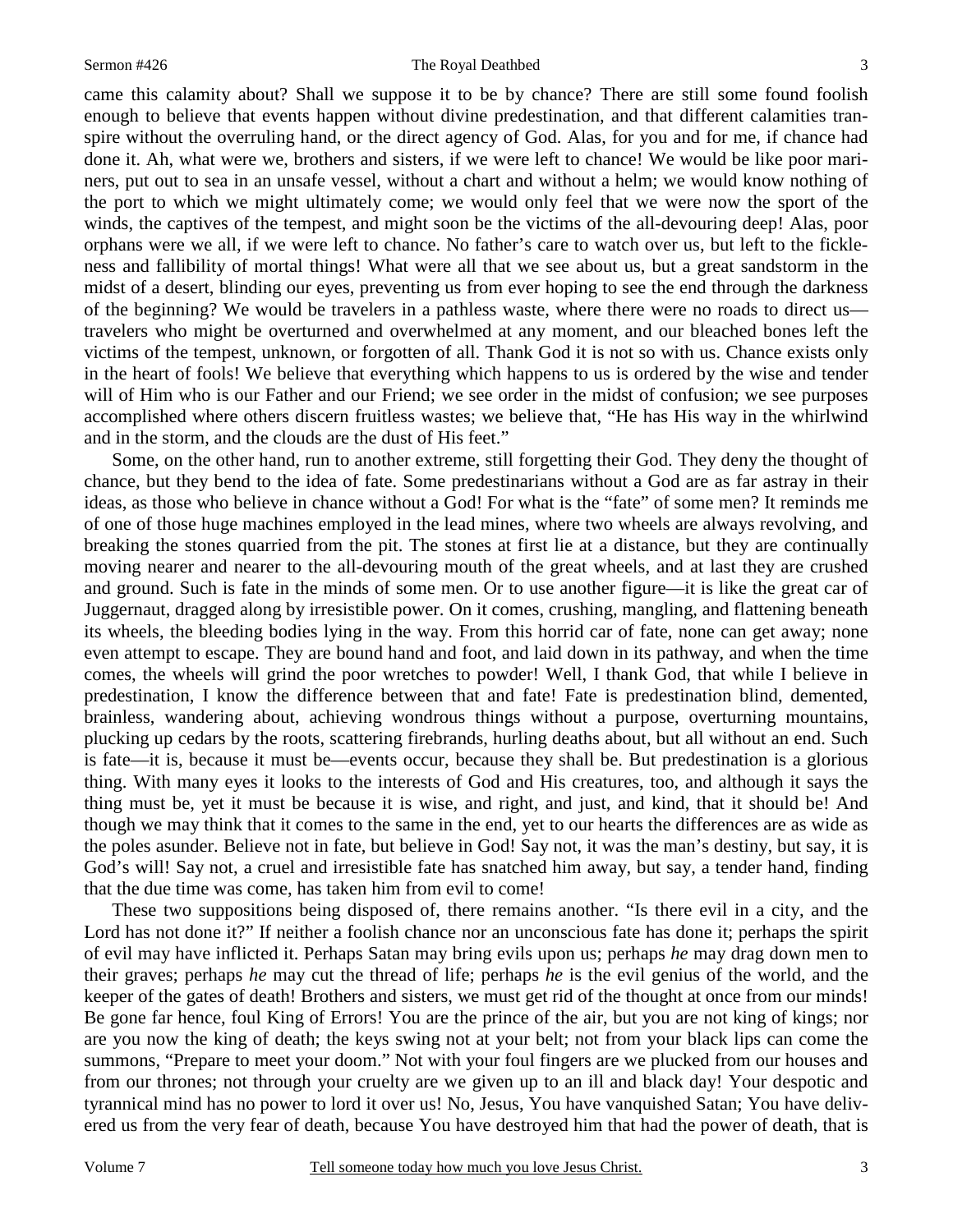the devil. A thousand angels could not drag us to the grave; and *you,* black spirit, you shall not be able to confine us there, when once the trumpet of the archangel shall awaken us from our sleep! No, Satan has not done it! Look not on your troubles and trials, my brothers and sisters in Christ, as coming from hell. Satan may sometimes be the instrument of your pains, but still they come from God! In the cup of our sorrows, there is not a dreg which the Father did not put there; bitter as the compound may be, the eternal hand of wisdom mixed the whole! The rod may fall, but Satan does not wield it. Like, as a father "chastens his children," so the Lord does chasten "those who fear Him."

But once more—one more thought arises in our mind. Perhaps the greatest temptation of modern times is to impute everything which happens to the laws of nature. Now, this may satisfy philosophy, but theology goes a little further, and while it admits all the laws of matter, yet, it asserts that a law is in itself utterly powerless, apart from a power to carry it out! It may be a law, that such-and-such things shall be done, but, they never will be done, unless, there is some power to make the law effective. The notion of some in modern times seems to be that this world is like a great clock wound up many years ago; in fact, there are some who believe in perpetual motion—and appear to teach that it wound itself up! In order to get rid of God, and send Him as far away as possible, they go back to primeval times, and conceive that then all the wheels were set in motion, and a sufficient quantity of momentum put into the whole affair, so that it is now going on of itself. As to divine interpositions, these they will not believe; miracles, of course, are absurd, and everything is left to the ordinary laws of nature, there being sufficient vitality, according to some, in the world itself to carry on its own acts, according to certain laws and rules. Blessed be God, we *know* that this is not true! We believe it is our duty to use every sanitary means to remove the seeds of disease; we believe that they err who would proclaim a fast over a plague, when it were better to sweep the streets; we think that they are wrong who only go to the prayer meeting when they had better go and pull down a row of dilapidated cottages and build better ones; we think that they are impractical and do not understand the Scriptures well, who would be on their knees when they ought to be on their feet and doing earnest work for man! But at the same time, we still have it that the Lord has done everything, and that these calamities come not except God puts forth His hand—that it is *His will* to remove men by death, and only by His will could they die. Why, that idea of leaving us all to machinery is an unhappy one to a man who can say, "*My Father,* my Father in heaven." It is as if a child should be left without nurse or parent, but then there is a cradle which works by machinery, and rocks the child so many hours a day! When it is time for the child to wake, he is awakened by machinery; there is an engine ready to feed him; there is a contrivance prepared to take off his garments at night and an invention to put them on in the morning! He grows up, and whatever is to be done, has to be done by a machine—no love, no father, no tender nurse, no kind and affectionate mother—he is the child of machines and wheels! And so, from year to year, he is passed on from one to another. When he comes up into life, he is still fed by a machine; he sleeps, he goes on his journeys; in everything that he does, he sees no living face, he feels no soft hands, he hears no loving tender voices; it is one clever piece of soulless, lifeless mechanism that accomplishes all!

Now, I bless God that is not the case with us. I cannot *see* my Father's hands; I thank Him I am fed, but I know *He* feeds me. I know the laws of nature contribute to preserve life, but I see the effects of His presence in my life, and I should feel like a sad and miserable orphan, with nothing that could find my heart's craving after a something to love, if I believed this world to be deserted of its God, and to have been going on with no Father near it to keep it in order, and to make it produce the results which he designed. Blessed be God, we have no doubt about our answer to the question! Even if there is evil in a city, the Lord has done it!

Let us pause a moment here and think. If, then, the Lord has done it, with what awe is every calamity invested? Standing by the royal deathbed, I thought I was in the presence of a prince, but lo, I see a man. It is *Your* work, O Most High! *You* have sealed those eyes in darkness! You have bid that heart cease its beatings, You, even You, have stretched the manly form in death. How near we are to God! Tread softly, as you go by that little room, where your infant's dead body lies yet unburied, for God is there,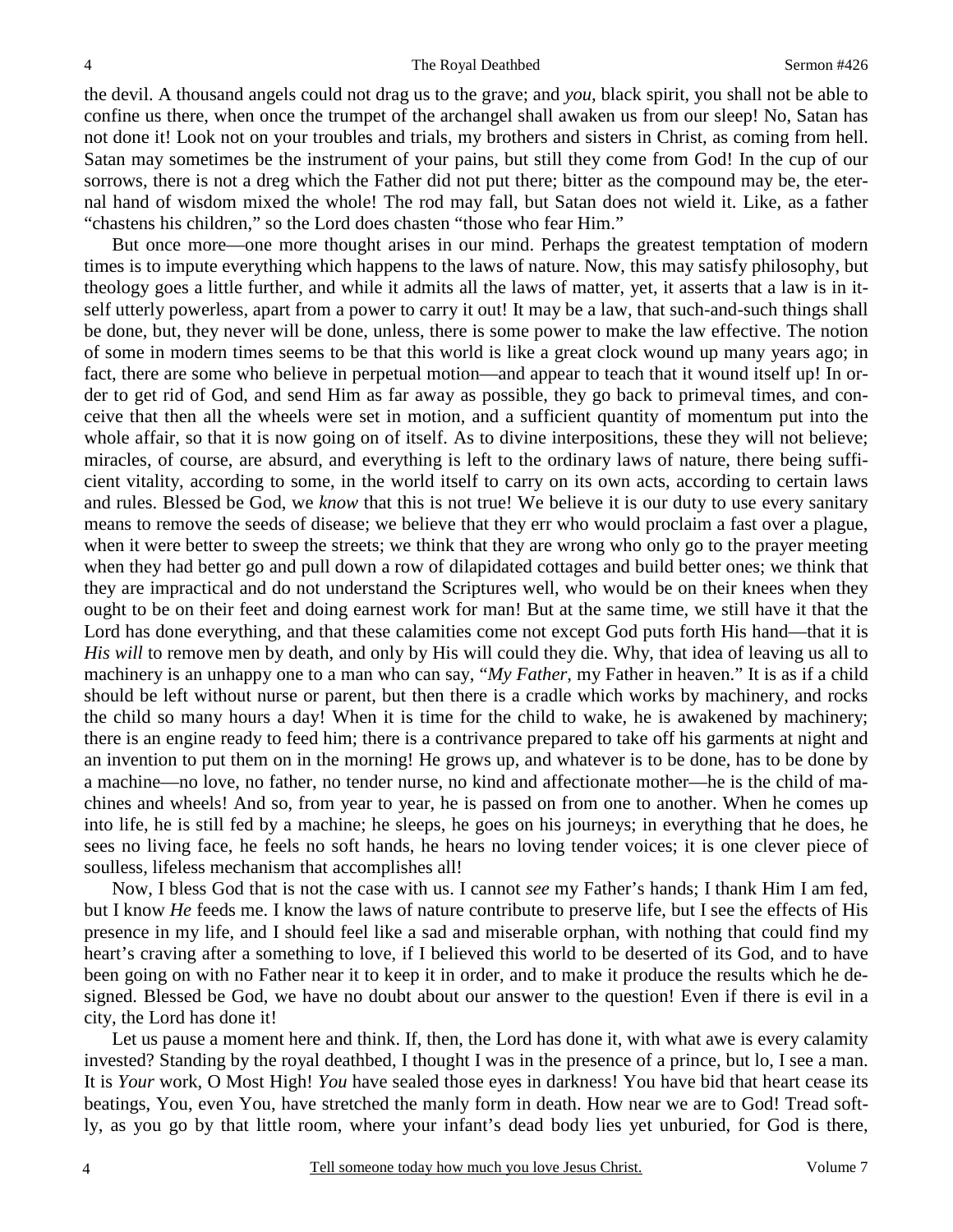### Sermon #426 The Royal Deathbed

plucking the flower-bud, and appropriating it to Himself! You have had some trial yesterday. "Take off your shoes from your feet," for God is in that burning bush. Men see nothing but the calamity; the eyes of faith see God! We sometimes count it a matter of interest, if we hear, that such-and-such a departed worthy, slept in such-and-such a room, or wrote in such-and-such a place. What shall we say, when we remember that *God* is there—that God is *here—*that while we wear these garments of sorrow, when we bowed our heads just now, and shed tears of sympathy, God was here Himself—the All-worker, the King of kings, the Lord of lords? Speak with bated breath; hush, and be silent; you are in the presence of Majesty! Let us think of national calamities or of private ills with that reverence which should be inspired by a consciousness of the presence of Deity.

And then, again, if God has done it, forever be put away all questions about its being right. It *must* be right! If any would reply, we would answer them in the curt phrase of Paul, "No, but O man, who are you that replies against God?" But, to take *him* away, and to remove him just in the hour of the nation's perils—*can* this be right? Brothers and sisters, it *must* be! He has died at the best hour; the affliction has come at the most fitting season. It would have been wrong that it should have been otherwise; it would neither have been wise nor kind that he should have been spared. And this I gather from the fact that *God* has taken him away; and therefore, it must be most wise, best, most kind! Only say the same over all your losses. Though your dearest friend is removed, is hushed, is dumb with silence, and answers not, because *You* did it, even You, O God, therefore we say, "Your will be done."

And this, too, shall be our best comfort. *God* has done it. What? Shall we weep for what *God* has done? Shall we sorrow when the Master has taken away what was His own? "The Lord gave, and the Lord has taken away, blessed be the name of the Lord." The gardener had a choice flower in his beds. One morning he missed it. He had tended it so carefully, that he looked upon it with the affection of a father to a child, and he hastily ran through the garden and sought out one of the servants, for he thought surely an enemy had plucked it, and he said to him, "Who plucked that rose?" And the servant said, "I saw the master walking through the garden early this morning, when the sun was rising, and I saw him bear it away in his hand." Then he that tended the rose said, "It is well; let him be blessed; it was his own; for him I held it; for him I nursed it; and if he has taken it, it is well." So be it with your hearts! Feel that it is for the best that you have lost your friend, or that your best relation his departed. *God* has done it! Be filled with comfort; for what God has done can never be a proper argument for tears! Do you weep, you heavens, because God has veiled the stars; do you weep, O earth, because God has hidden the sun? What God has done is always ground for sonnet and for hallelujah! And even here, over the dead as yet unburied, our faith begins to sing its song—"It is well, 'tis well; 'tis for the best; and let the Lord's name be praised now as always!"

**II.** I now only want your attention for a few minutes while I pass on to the second head. IF GOD HAS DONE IT, HE HAS DONE IT WITH SOME DESIGN.

It is not always proper for us to ask reasons for divine acts, for if He *gives* no account of His matters, we ought not to *ask* any account. That frivolous affectation of piety which leads even professedly Christians to call every affliction a judgment, and to consider that every person, who is suddenly taken away, dies as a judgment either upon him or others, I detest from my very soul! The infidel press usually lays hold upon this as being our weakest point. It is *not* our weakest point; we have nothing to do with it! Those who talk thus know nothing of their Bibles. They upon whom the tower of Siloam fell, do you think that they were worse sinners than others? I am utterly sick of the sanctimony of a portion of the religious world, when they raised a kind of miniature howl at me, when I said, and still repeat it, that an accident on a railway on Sunday is not a judgment, but happens in the common course of providence, and that we are not to look for an immediate reason close at hand for any of these events! God's judgments are a vast deep; they are not that little shadow pool, to the bottom of which every fool's plummet may reach. God has some greater mystery in what He does than these, which every babe might discover. But, we draw a line between private calamities and national calamities. Nations have no future; hence the Judge of nations must chastise them here. For individuals, the punishment of sin is not in this world,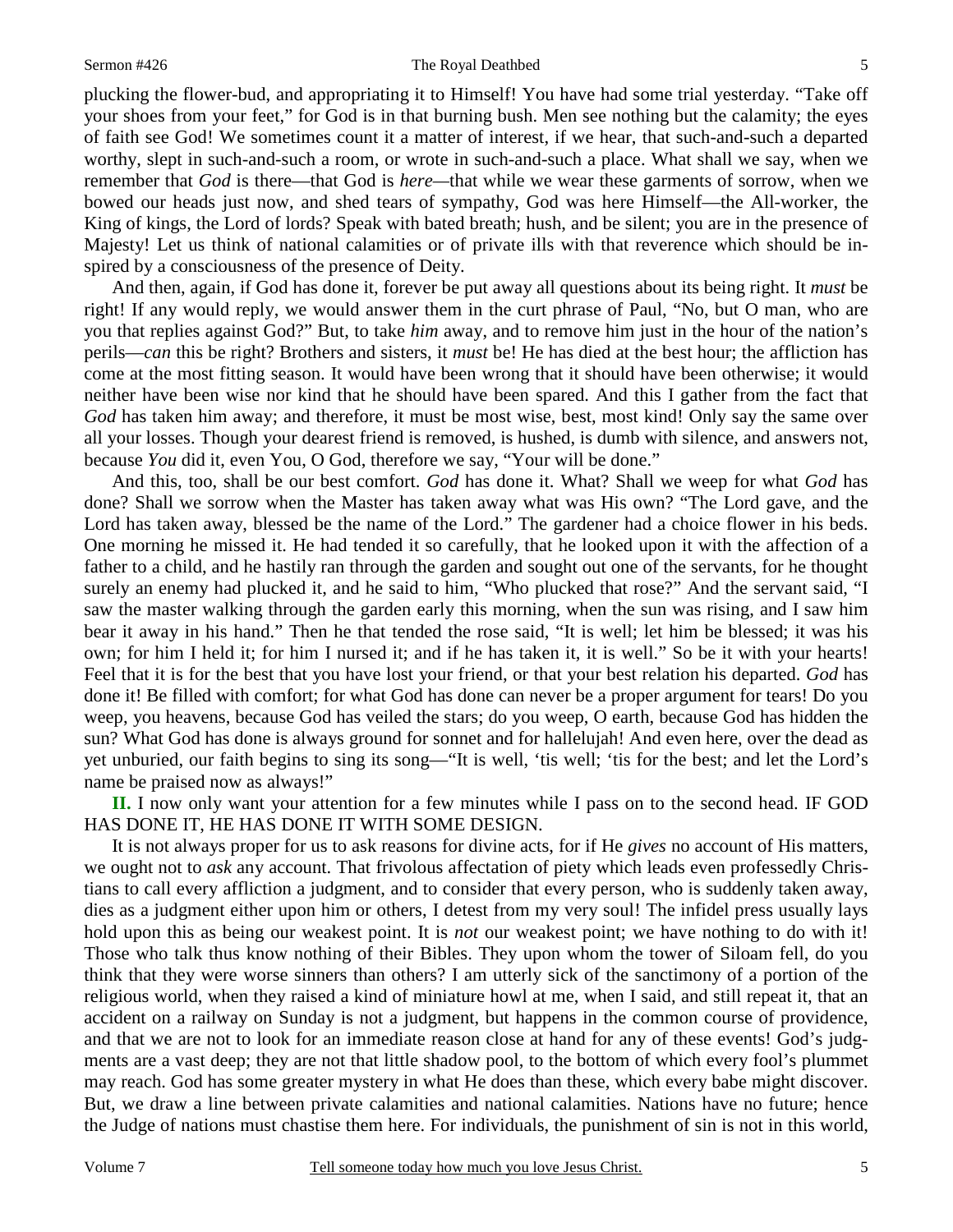but in the world to come; but nations will not rise as nations—they will rise as individuals, hence, when a death becomes a national calamity, it is fitting and proper to question, if we do not pry too deeply, as to why God has done it. Personally, the judgment is in the next world, and to each man the end of his career is to come there; but with nations I think there are judgments here, and that we would be wrong if we passed by the dealings of God, without hearing "the rod and Him that has appointed it."

Now, why has God been pleased to take away the Consort of our Queen?

I think, in the first place, we may see a motive for it in His thus giving a most solemn warning to all the kings and princes of the earth. Thus says Jehovah, King of kings, and Lord of lords—"Emperors and princes, you, too, shall die like men. Let not your crowns seem to you eternal; there is but one King, immortal, invisible. Think not, when you stretch your scepters over nations, that yours is an Almighty arm; your arm shall drop the rod; your head shall lose its crown; your purple shall give place to the shroud, and your palace shall be the narrow limits of the tomb." The dead from their graves are crying—

## *"Princes! This clay must be your bed In spite of all your towers! The tall, the mighty, and majestic head Must lie as low as ours."*

You will say, "But why not remove a common and ordinary person?" Because it would not have that effect. You, God, have spoken from the castle where the flag, half elevated, hung out the sign of sorrow, and You have said to princes who *must* hear, and to Czars who *must* listen, "I am God, and beside Me there is none else. As for you, you kings, your breath is in your nostrils; men of high degree are vanity; wherein are you to be accounted of?" We, the multitude, can hear sermons every day when we see our fellows and our equals removed from us by death; but, these high and lofty ones sit up in their state like the gods in high Olympus, and if there were not death in their ranks, they might write themselves down as demigods, and demand worship at our hands! Stained is your pride, O empire! Your escutcheon is marred and blotted; for Death, the herald, has challenged the royalty of emperors and kings, and dashed down, once and for all, his gauntlet in defiance of the princes of the earth. You shall sleep like your serfs and slaves; you shall die like your subjects! Xerxes has passed away, as well as the millions he led to slaughter. And so, you mighty ones, must you find that Death advances with equal foot to the palace of the king—as to the cottage of the poor!

More than this—who can tell how many a heart that had been careless in our court, and thoughtless among our lords, may be made to consider? If anything can do it, this must. They who have been dazzled with the brightness of splendor, and have lost their thought amidst the noise of pomp, will hear, for once, a sermon by a preacher whom they dare not despise; for *God* will say to them, "Courtiers! Noblemen! Peers! I have taken away your head from you; prepare to meet your God!" And, it may be, that today, there are knees bowed in prayer which never bowed before, and eyes may weep for sin, as well as for death today, and hearts may be breaking with a consciousness of guilt, as well as with a sense of loss. It is hard for the rich man to enter into the kingdom of heaven, thus Providence attempts to make it easy. It is not easy to get the ear of those who are thus immersed in the ordinary gaieties and cares of Court life; but this detains them, death holds the wedding guests, while with his lean and skinny hand uplifted, he tells out the tale, and makes them hear, and checks and keeps them till the story is done! It may be that God intends to bring out for this our age, some who shall stand towards the Church of God today, as Lady Huntingdon and Ann Erskine did to the church a hundred years ago! It may be He is tutoring some women today who, like Anne of Bohemia, the friend of the Reformers, may become promoters of the gospel of Christ; and those who otherwise might have been strangers, may come to lend their influence and their power to the promotion of real godliness, and the vital interests of men.

I think these are not unreasonable things to say. We *may* see that God has His purpose here. Besides, I think today God has spoken to us as a people. He has shown to us our entire dependence upon Him. He can take away every Prince and every Noble, every Cabinet Minister, and every Privy Councilor; He can leave this nation like a ship dismasted; He can, if He so wills, take the hand from the helm, and let her

6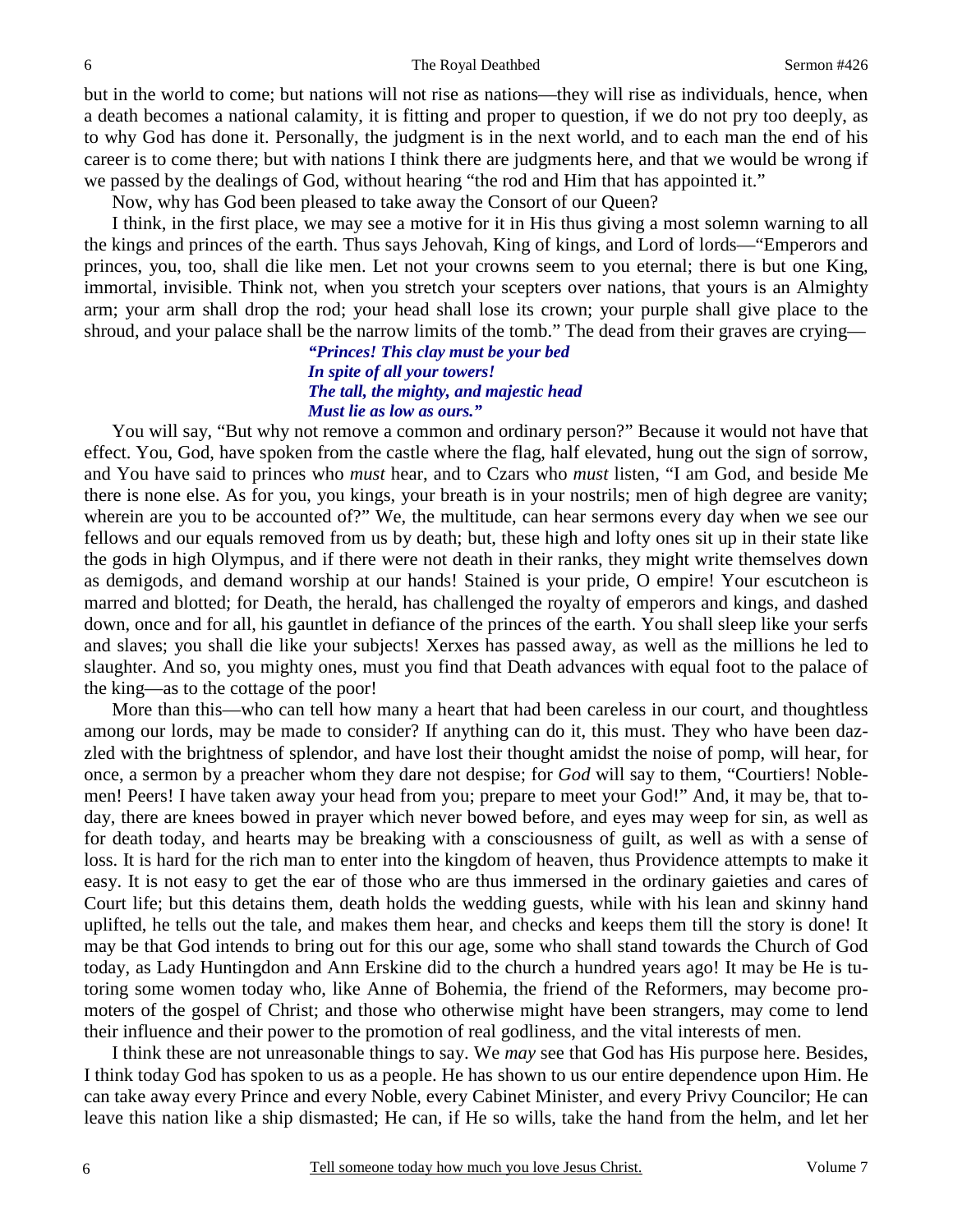### Sermon #426 The Royal Deathbed

be drifted out to sea, and there she may be encompassed with the clouds of war and the lightning of judgment, and all our State may suffer wreck like Nineveh and Babylon of old. Britain! God has blessed you, but remember, it is your God. England! God has honored you; but forget not the God who keeps you! O nation, too apt to become proud of your own strength, now that you are today wrapped about with sackcloth, and the ashes are on your head, bow and say, "God is God alone; the shields of the mighty belong unto Him, and unto Him, and unto Him alone, be glory and honor, forever and ever."

Then, He has spoken to each of us as individuals. I hear a voice which says to me, "Preacher! Be instant in season and out of season; be up and doing, earnest and fervent, for your day is short, and your time shall soon be over." I hear a voice which says to you, officers of the church, "Be diligent in business, fervent in spirit, serving the Lord; for soon shall the pallor of death overtake you, and he shall lay his chill hand upon your hoary heads, and stretch you in the cold grave." I hear a voice which speaks to the people of my charge—the members of this Christian Church—"Work while it is called today, for the night comes wherein no man can work." And I hear a solemn note, ringing as a funeral bell to you who are unconverted, and I translate its message thus—"Prepare to meet your God, you careless ones, who are at ease; make ready, for He comes; you thoughtless ones, who give yourselves no trouble about eternity, make ready, for He comes! Drunkard, you who are a lover of pleasure more than a lover of God, make ready, for He comes; swearer, blasphemer, if there is such a one here, make ready, for *He* comes; He comes whom you have blasphemed; and each one of you, if you are out of Christ, if your sins still lie upon you, if you have never sought and found absolution from the lips of God your Father, seek it, seek it, for He comes!" When at the battle of Balaclava, the troop of soldiers rode into the valley of death, it must have been a frightful thing to see your comrades reel in the saddle and fall back; to hear bullet after bullet whistling about one's ears; and shots finding their mark in one's companions; to see the road strewed with bodies, and the ranks so continually riddled and thinned. And what has been the life of many of us but such a charge as that? Companions of our boyhood, where are you? Friends of our youth, how many of you have fallen? And the gray-haired sire, as he looks back, can say, "How few survive of all I once new! How many have gone! What multitudes have fallen in the valley of decision!"

And *we* stand miracles of long-suffering; *we* stand monuments of mercy! Must not our turn soon come? Must not our turn soon come, I say? Have we a lease of our lives? Can we postpone the dread moment? Can we hope to live long when the whole of the longest life is short? Let us prepare, for tomorrow may see our coffin measured; tomorrow may behold us ready for our grave clothes! No, *tonight* the setting sun may set upon our dead bodies. I do beseech you, remember that you are mortal. Remember by this solemn drapery of woe, and by the garment of your sorrow, that soon *you* must be wept over; soon mourners shall go about the streets for *you,* and *you* shall go to your long homes! I am addressing some of you this morning that awake my most tender anxieties. You have been to hear this voice before, some of you, and you have trembled; but your strong passions are too much for you. You have said, "Go your way; when I have a more convenient season, I will send for you." And that convenient season has not come yet. You *would* be saved, but you *must* be damned! You have longings after life at times, but the cravings of that old lust, that old habit of drunkenness, that old vice, those old corruptions, come, and you go back like dogs to your vomit, and like sows that were washed, to your wallowing in the mire! I speak to some this morning, who have trembled in this house, when they heard the Word preached, and they have gone home, and they have felt solemnly impressed for a little while; but they have put the angel of mercy from them; they have despised their own salvation! Well, you shall do it but a few times more; you shall despise your own souls but a few more days, and then you shall know, on your deathbeds, that we have not lied to you, but have spoken to you God's truth! May God convince you of that, before you discover it too late, when the judgment shall sit, and your body, together reunited, shall stand before the judgment seat!

Feeble as my words may be, they will be a sad part of the account that you *were* warned to think on your latter end, and to turn to God! Oh, by death and all its terrors, if unaccompanied by faith—by resurrection, and the horrors it shall increase, if you shall perish unforgiven—by the judgment and its tre